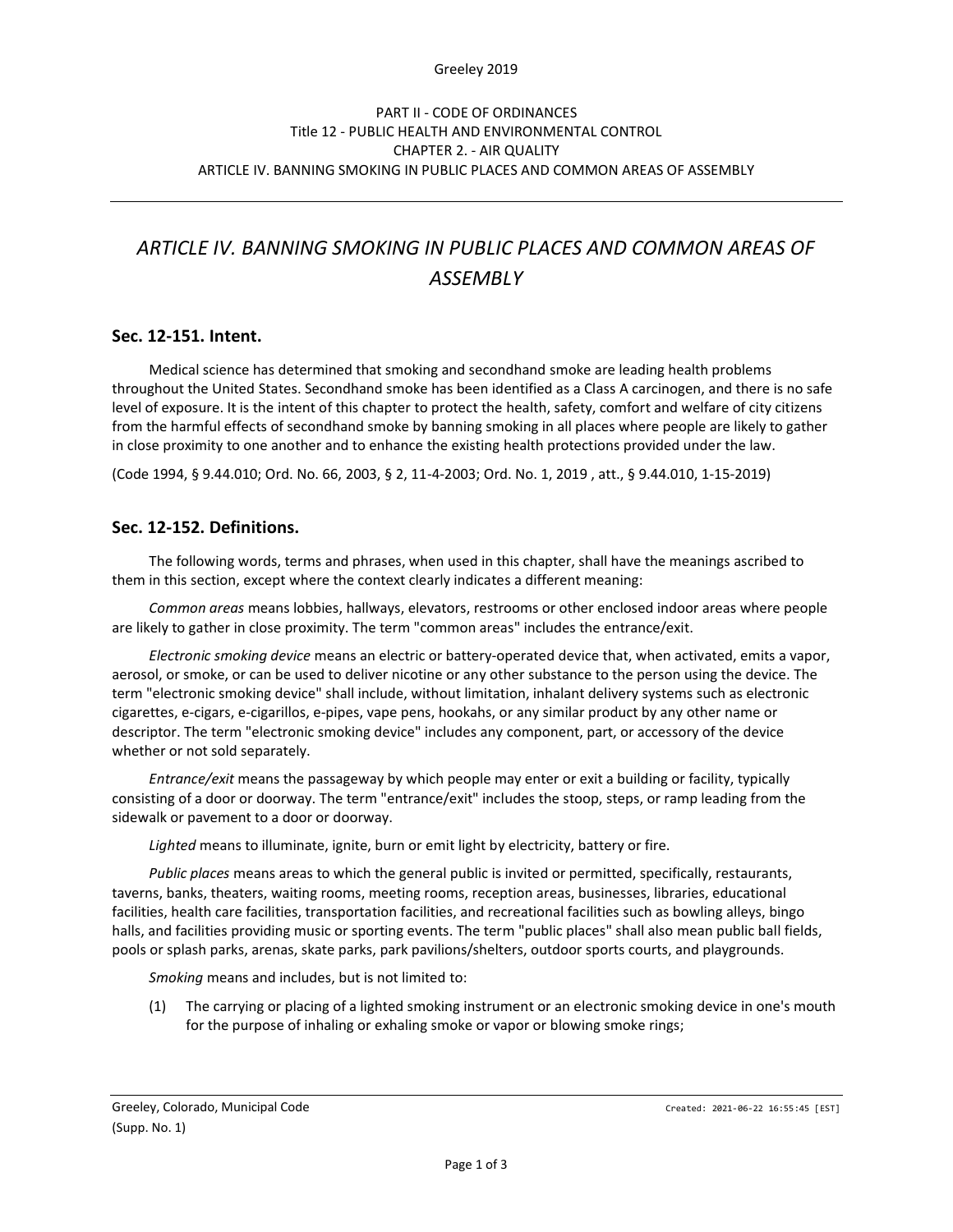- (2) The placing of a lighted smoking instrument or an electronic smoking device in an ashtray or other receptacle, and allowing smoke or vapor to diffuse in the air;
- (3) The possession, carrying or placing of a lighted smoking instrument or an electronic smoking device in one's hands or any appendage or device and allowing smoke or vapor to diffuse in the air; or
- (4) The inhaling or exhaling of smoke or vapor from a lighted smoking instrument or electronic smoking device.

*Smoking instrument* means an instrument of any kind which can be used to deliver substances, including but not limited to, nicotine, tobacco, or marijuana, to the person using such instrument. The term "smoking instrument" includes, without limitation, cigarettes, cigars, cigarillos, pipes, and hookahs. The term "smoking instrument" shall specifically include electronic smoking devices.

(Code 1994, § 9.44.020; Ord. No. 1, 2015, § 1(exh. A), 1-20-2015; Ord. No. 1, 2019 , att., § 9.44.020, 1-15-2019)

# **Sec. 12-153. Ban.**

Smoking is prohibited in public places or common areas, as defined by this chapter, and within 25 feet in any direction of a public place or common area. Smoking is also prohibited anywhere designated by the city by posting a sign using the words "No Smoking" or the international "no smoking" symbol.

(Code 1994, § 9.44.030; Ord. No. 66, 2003, § 2, 11-4-2003; Ord. No. 1, 2019 , att., § 9.44.030, 1-15-2019)

# **Sec. 12-154. Signs prohibiting smoking.**

To advise people that smoking is banned in public places and common areas, the city, owner, lessee, manager or person in charge of a public place or common area may post a sign using the words "No Smoking" or the international "no smoking" symbol. The signs shall use letters no less than one inch high or symbols no less than three inches high. Such signs shall include the notice "No smoking within 25 feet of this area" or similar. Notwithstanding this provision, the absence of such signs shall not be a defense to a charge of a violation of this chapter.

(Code 1994, § 9.44.040; Ord. No. 66, 2003, § 2, 11-4-2003; Ord. No. 1, 2019 , att., § 9.44.040, 1-15-2019)

#### **Sec. 12-155. Responsibilities of proprietors.**

No owner, lessee, manager or person in charge of a public place or common area shall fail to inform people that smoking is prohibited in the public place or common area.

(Code 1994, § 9.44.050; Ord. No. 66, 2003, § 2, 11-4-2003; Ord. No. 1, 2019 , att., § 9.44.050, 1-15-2019)

### **Sec. 12-156. Enforcement.**

- (a) The following shall be responsible for enforcing this chapter: city police officers, other law enforcement agents, city code compliance inspectors, or the city manager 's designee.
- (b) Violations of this chapter shall be deemed misdemeanor infractions punishable pursuant to chapter 9 of title 1 of this Code.
- (c) Each violation shall constitute a separate infraction.

(Code 1994, § 9.44.060; Ord. No. 66, 2003, § 2, 11-4-2003; Ord. No. 1, 2019 , att., § 9.44.060, 1-15-2019)

(Supp. No. 1)